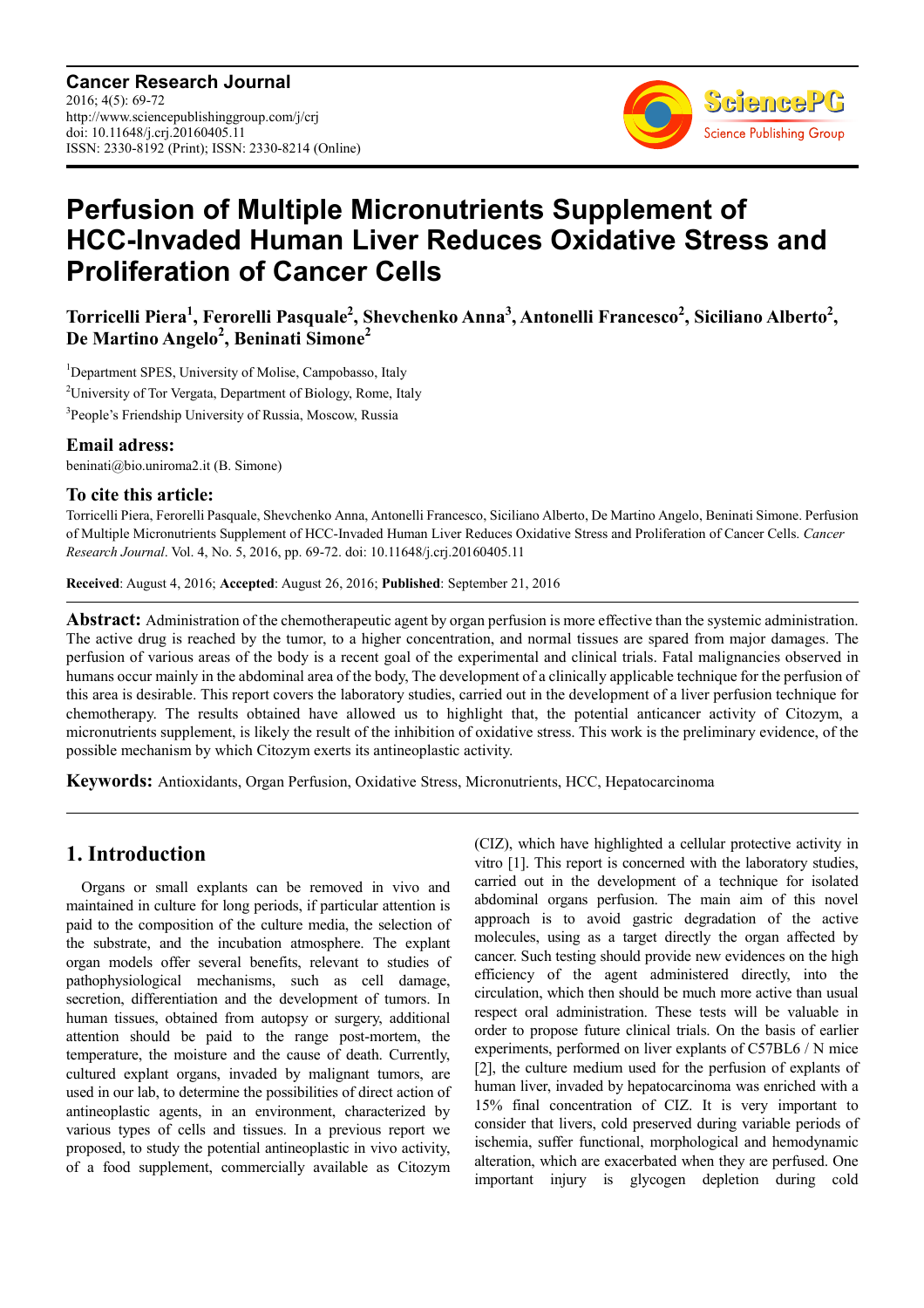ischemia/perfusion. How liver can restore their energy, during perfusion, is related with the preservation time, nutritional status of the donor, and the preservation solution used. However, there are some treatments that help livers to preserve their energy storage. It is feasible that the highly antioxidant solution of CIZ, rich in essential elements for cell metabolism, is able to protect the liver, by reducing the oxidative stress, during visceral perfusion.

Functional status and cell viability can be checked by evaluating the levels of lactate dehydrogenase (LDH) released into the perfusion medium. LDH is involved in tumor initiation and metabolism. Cancer cells rely on increased glycolysis resulting in increased lactate production instead of aerobic respiration in the mitochondria, even under oxygen-sufficient conditions [3]. This state of fermentative glycolysis is catalyzed by the A form of LDH. This mechanism allows tumorous cells to convert the majority of their glucose stores, into lactate, regardless of oxygen availability, shifting use of glucose metabolites from simple energy production to the promotion of accelerated cell growth and replication. It has been reported that upregulation of LDH ensures both an efficient anaerobic glycolytic metabolism and in hypoxic conditions, a reduced dependence on oxygen of the tumor cells. The role of LDH in hepatocellular carcinoma (HCC) has been investigated in heterogeneous populations of patients. The levels of plasmatic LDH is considered a potential biomarker in retrospective, small, and nonfocused studies in patients undergoing surgery, transarterial chemoembolization (TACE), and systemic therapy [3].

For this reason, LDH and the possibility of inhibiting its activity, has been identified as a promising target in cancer treatments focused on preventing carcinogenic cells from proliferating. Hence, the preservation solution has an important role in reducing liver damages, during cold ischemia/perfusion and in restoring liver energy storage. In conclusion, the aim of this work is to present studies performed on liver explants and whole organs by different preservation/perfusion media to test the possible improvement of the antineoplastic potential of CIZ on livers, explanted and cultured for several days.

## **2. Experimental Protocol**

#### *2.1. Patients*

Four liver transplanted living-donor patients with a median age at of 59 years (range; 52-68 years), were the sourse of explanted livers affected with HCC lesions. The specimen were considered as surplus of surgical tissue and donate by Prof. Kisinawa (Chiba Surgical Clinic, Chiba, Japan). Two liver explants were tested under perfusion with 15% CIZ, and two liver explants were perfused with the same serum-free perfusion medium without CIZ, but with 15% sucrose. The experimental procedures were conducted according to the principles expressed in the Recommendation R (2006) 4 of the European Council, on the Biological Materials of Human Origin (Strasbourg - 15 March 2006).

#### *2.2. Liver Cultures and Perfusion*

The explanted organs were histologically defined as invaded with hepatocellular carcinoma BCLC staging 5- C [4-5], washed with saline solution (PBS 2%) and placed in culture in the presence of continuous oxygenation. Liver explants were immersed in 600 mL of a defined serum-free medium and incubated for 10 days at 37 °C in a humidified chamber (5% C02). Defined serum-free perfusion medium composition, was DMEM/F12 supplemented with 15 mM HEPES, sodium bicarbonate 45 mM (pH 7.45) and transferrin 6 mM, selenium 7 mM, insulin 8 mM, triiodothyronine 2 mM, prostaglandin E1 6 mM and 100 IU/mL of Penicillin and 100ug/mL of Streptomycin without fungicide.



*Figure 1. Levels of ascorbic acid and cholecalciferol in perfused liver explants in the presence of CIZ. The value is the average of four determinations ± S.D.* 

The liver explants were perfused with the serum-free medium supplemented with 15% CIZ, while the control group was treated with 15% sucrose. Complete perfusion medium was changed every 2 days and aliquots were collected throughout the experiment. CIZ was obtained from CITOZEATEC, S.r.l. (Peschiera Borromeo, Milano, Italy). The main components of CIZ are as follows (units/100 g): 500 mg of vitamin C; 56 mg of vitamin B5; 56 µg of vitamin D; 3, 3 mg of vitamin B9; 222 mg of pyruvic acid; 120 mg of citric acid; 250 mg of tartaric acid and 77.8 g of carbohydrates.

#### *2.3. Bioassays*

The release of lactate dehydrogenase (LDH) from the liver into the medium, was considered as a marker of cell damage. Aliquots of the perfusion medium (1 mL) were collected every two days and tested for LDH. The test was performed using the Cyto Tox-ONETM homogeneous Membrane Integrity Assay Kit (Promega, Madison, USA). Detection of intracellular ROS levels was performed by using the cellular 2'7-dichlorodihydrofluorescin diacetate (DCFH-DA) assay, based on the description by Rushton and co-workers [6].

The fluorescence of the samples was read at λ590ex and λ560em. Evaluation of the levels of two representative CIZ components in cultured liver explant was carried out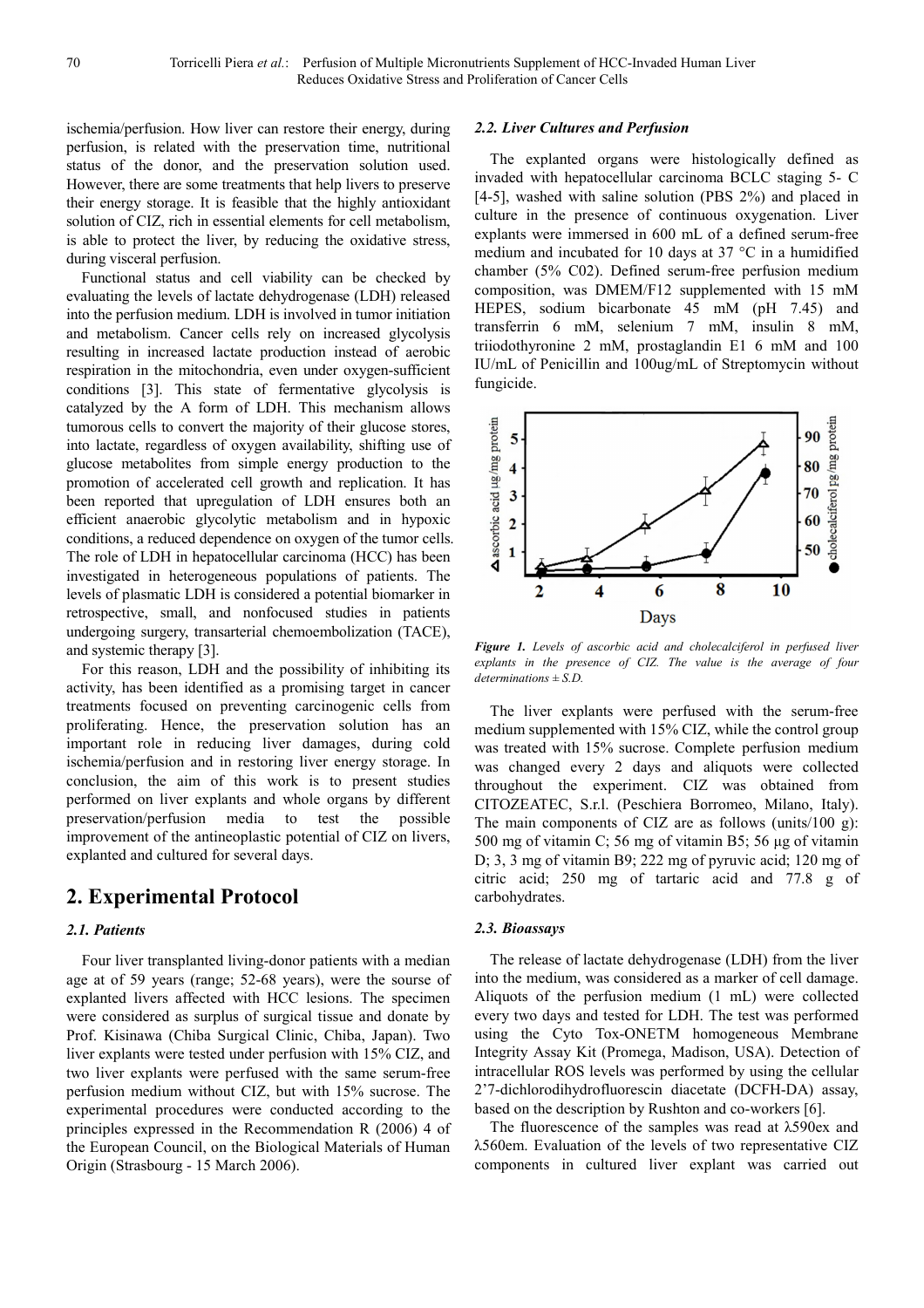analyzing the amount of ascorbic acid and cholecalciferol (Figure 1), as markers, in aliquots of the parenchyma of liver explant by HPLC methods [7, 8].

#### % tumor/liver weight **CIZ**  $\mathbf A$ 100 **Sucrose** ∧ 80 60 40  $20$  $\mathbf{1}$  $\overline{2}$  $\overline{\mathbf{3}}$  $\overline{9}$ 10  $\overline{\mathbf{4}}$ 5 6  $\overline{7}$  $\bf{8}$ % LDH released B **CIZ**  $\bullet$  $250$ O Sucrose (Units/dL)  $200$ 150 100 50  $\mathbf{1}$  $\overline{2}$  $\overline{\mathbf{3}}$  $\overline{\mathbf{4}}$ 5  $\boldsymbol{6}$  $\overline{9}$  $\overline{7}$ 8  $10$ days of perfusion

#### *2.4. Histopathological and Immunohistochemical Analyses*

*Figure 2. A. Decrease of tumor/liver weight percentages, during the treatment of liver explants, with 15% CIZ as reported in Material and Methods. B. Levels of LDH released from perfused explants as a marker of cell damage. The values are the average of two determinations ± S.D.*

During the 10 days of perfusion, paraffin-embedded sections of biopsies of explanted livers were prepared by using routine procedures, for histopathological and immunohistochemical examinations. Four  $\mu$ m-thick sections of formalin-fixed and paraffin-embedded livers were prepared and stained with hematoxylin and eosin for histopathology. The multiplicity of hepatocellular lesions termed foci of cellular alteration, were assessed on a per unit area  $(/cm<sup>2</sup>)$  basis and determined according to the criteria described by Frith *et al*. [9].

### **3. Results**

It was possible to confirm that perfused liver explants, invaded by HCC, obtained from transplanted donors, are sufficiently viable for more than a week (10 days).

As already reported [2], two main components of CIZ (Vitamin C and D) are absorbed by the explants, in varying quantities. The weight of the liver explants plotted with the weight of the HCC mass, showed a 50% reduction of the total tumor volume, in samples perfused with 15% CIZ for 10 days (Figure 2A). Levels of LDH, released into the perfusion medium was rapidly increased in sucrose treated livers, while were lowered and maintained almost costant, during the 10 days of perfusion with CIZ, indicating the viability of liver explants (Figure 2B). Microscopic examination of the tumor tissues demonstrated that normal

hepatic structures had been destroyed by invasion of cancer cells (data not shown).

Reactive oxygen species (ROS) play an important role in cancer growth. Although low levels of ROS can be beneficial, excessive accumulation can promote cancer [10].

Contrary to normal cells, cancer cells produce increased numbers of ROS with a strict dependence on an antioxidant defense system. ROS production plays pivotal roles in mediating endothelial cell apoptosis and regulating the development of atherosclerosis [11], while NADPH oxidase is a major source of vascular ROS production, and the enzyme complex of NADPH oxidases are considered a major source of superoxide anion formation [12]. In addition, NADPH oxidase is also heavily involved in endothelial apoptosis [13]. The presented results indicate that CIZ suppressed ROS production, which helps to elucidate the underlying mechanism for the antineoplastic effect of this multiple micronutrients supplement on HCC-invaded liver explants (Figure 3).



*Figure 3. Decrease of ROS activity percentages during the treatment of liver explants with 15% CIZ compared with the activity of controls as reported in Material and Methods. The values are the average of four determinations*  $\pm S$ . *D.* 

### **4. Discussion**

Hepatocellular carcinoma (HCC) is the most common primary liver tumour and represents more than 6% of all cancers. Although in recent years the therapeutic options for these patients have increased, clinical results are yet unsatisfactory and the prognosis remains dismal.

CIZ, which contains multiple active factors, is a micronutrients dietary supplement, proved useful in reducing the symptoms of various diseases, such as experimental liver steatosis and benign prostatic hyperplasia [14-15].

An antioxidant is a substance that delays, prevents or removes oxidative damage to a target molecule or a compound that directly scavenges ROS or indirectly acts to up-regulate antioxidant defenses or inhibit ROS production. The role of the reduction of oxidative stress, as the mechanism of action of many antitumor drugs, is acquiring an increasing interest [16]. In such cases, the antitumor therapy success, may be conditioned by the antioxidants present in the human body,